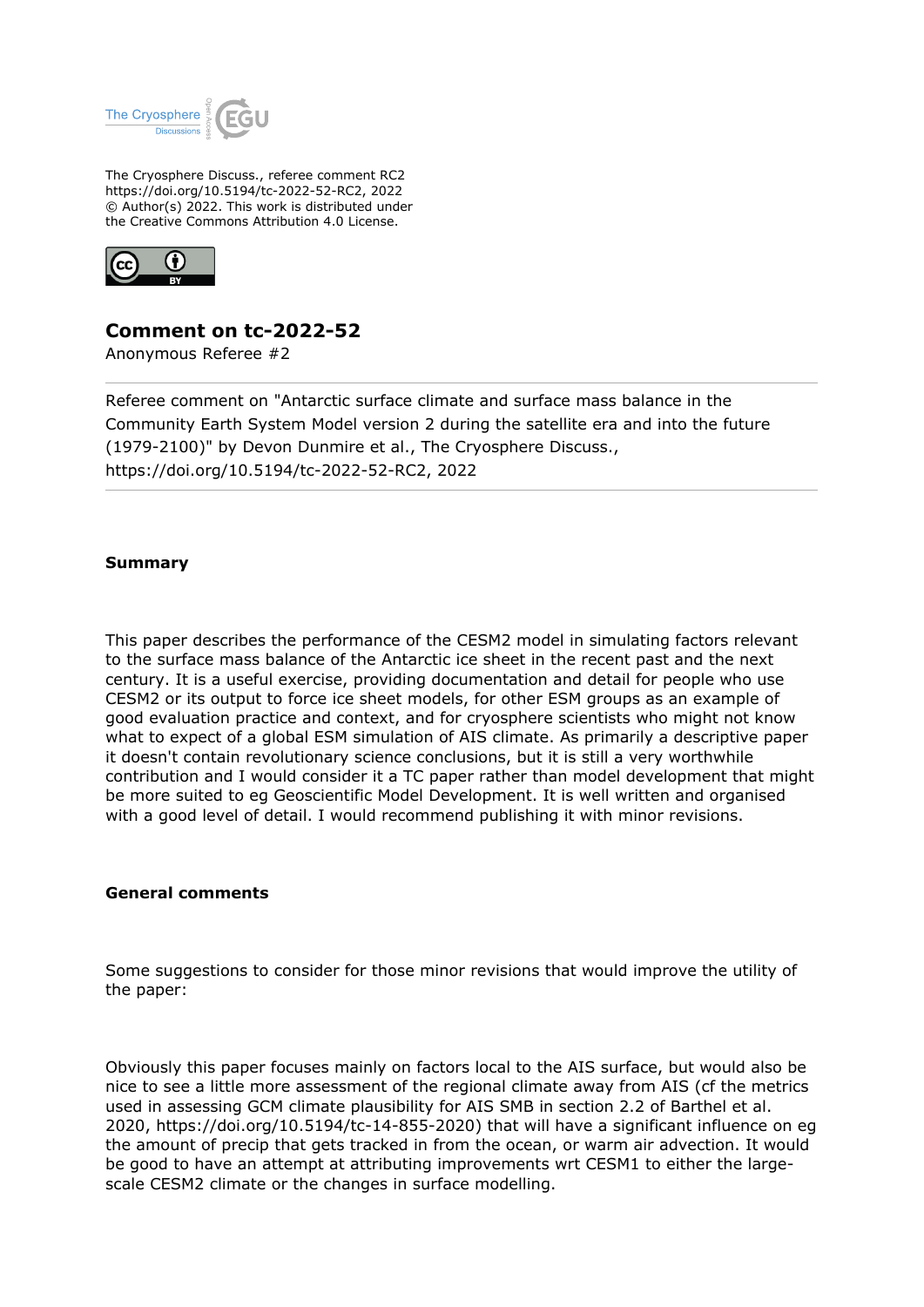Whatever the cause, the improvements in match to the reference products at the end of the 20th century wrt CESM1 are very encouraging, and that - along with the potential for improving the sea-level projection capabilities in CMIP that are mentioned - should definitely be highlighted. The flipside though, whose impact I think could be discussed more and might carry as much importance, is what appears to be an very significant discrepancy in the sensitivity of the simulated precipitation to changes in 20th century climate. What credence should users of this model/simulation data put in the projections of future SMB on that evidence? I'm not criticising the simulation, just asking for a more prominent discussion of the implications. I've just read the paper on the PaleoCalibr version of CESM2 (Zhu et al 2021, https://doi.org/10.1029/2021MS002776) which claims to have a better/more physical tuning of nucleation around ice in clouds and affects high latitude cloud and general climate sensitivity significantly. Since these cloud microphysics are mentioned as important in this text, it might be nice to have a comment on what, if any, impact they think that tuning might have on their SMB simulation and sensitivity?

The title promises 1850-2100 but I think this is a little misleading:

1) the focus is mostly on evaluation against various high resolution or observationallybased products, so for understandable reasons there's virtually nothing about the situation before the 1970s. The only exception is figure B2, used to establish the change in precipitation trend in the model at the end of the 20th century, but that's a fairly scant use for 120+ years of simulation. There is presumably little that can be said other than presenting the differences with CESM1 for the earlier period - that might be interesting in itself, or it might be better to change the title.

2) everything after 2014, for all climate and surface variables across several different scenarios, is condensed into 1 side of text and 2 figures - the future feels pretty shortchanged as well. What is there is good but it would be nice to see much more detail. For instance, does the pattern of increase in precipitation just match surface temperatures and scale with Clausius-Clapeyron humidity arguments, or is there evidence of something dynamic eg more frequent/vigorous storm incursions. How do the areas of increased shelf melt compare to estimates of which shelves will be vulnerable to hydrofracture from surface melting in the future. eg Kuipers Munneke et al. 2017 (https://doi.org/10.3189/2014JoG13J183).

## **Specific Comments:**

line1, abstract: could be more concise and to the point. I'm not sure the first or last 3 sentences are really needed here at all, since they provide general information and broad justification that could live in the Introduction. Some more numbers - integrated SMB, precipitation, runoff, percentage discrepancy from the reference products in the present, projections for the future - would be more useful. I would note the issue with the historical trends in CESM2 here too, as well as the marked improvement in the mean state wrt CESM1.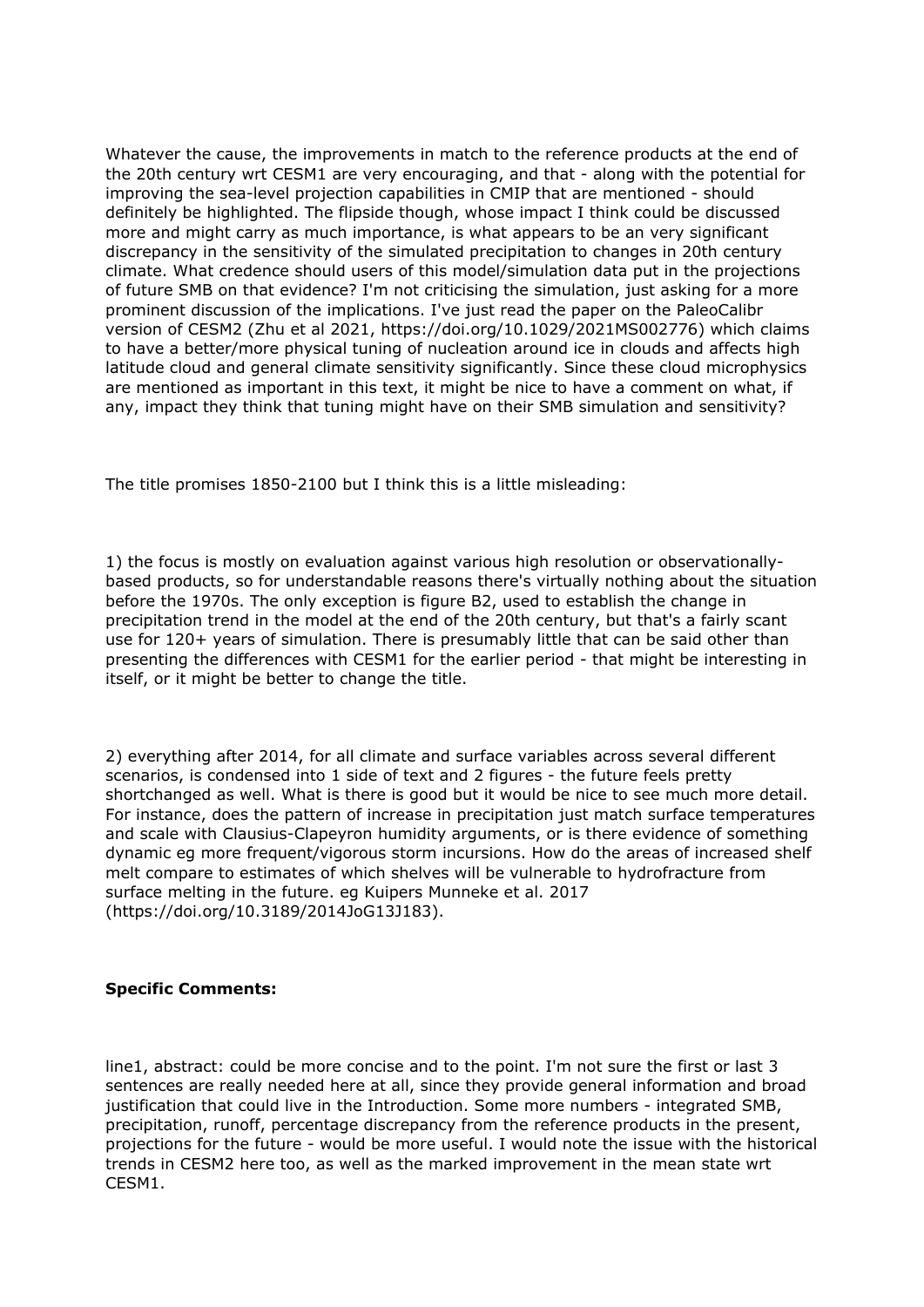line23: "attributing to" - should be "accounting for", perhaps?

line40: the word "limit..." gets used a lot in these two sentences

line79, section2.1.2: are the CESM2 mec subgridscale ice elevation classes used for the AIS in either version? I think there were particular parameterisation tunings that were done for the calculation of Greenland SMB in CESM2, at least for the version of the model with interactive ice - eg adjustments to the phase of precipitation for certain land surface type (van Kampenhout et al, 2020 https://doi.org/10.1029/2019JF005318) - are they active here?

line106: I may have missed something, but is this approximation for SMB used consistently in the analysis of all the model simulations and evaluation products, or does it only apply to ERA? If this is the formal definition to be used in the paper, it then needs amending for the future results where runoff becomes very significant.

figure1: does panel(d) impart useful information that can't be got from panel(e)?

line137: can the CESM radiation components shown (and other surface energy fluxes) be compared with the RCMs/reanalysis?

line152: are the katabatic winds really well-resolved a 1degree model?

line169: these are the first of the area-integrated quantities, I think. It would be worth saying what the size of the AIS is in each of these different models/products. It's not obvious that a 1degree GCM will represent the AIS with exactly the same extent as a more detailed regional model, a factor which might bias results systematically high or low.

line182: "to too melt" - too /much/ melt?

line202, section 3.4: I know accumulation vastly outweighs other things in the current SMB balance, but we're not actually told a split between accumulation and ablation (whether or not that includes runoff) at any point here? Could something be shown on sublimation? Section 3.3 talks about surface melt, but no note of whether any of that runs off - the runoff and refreeze proportion becomes important in the future section later, so I think it should be mentioned for the present-day too, even if only briefly.